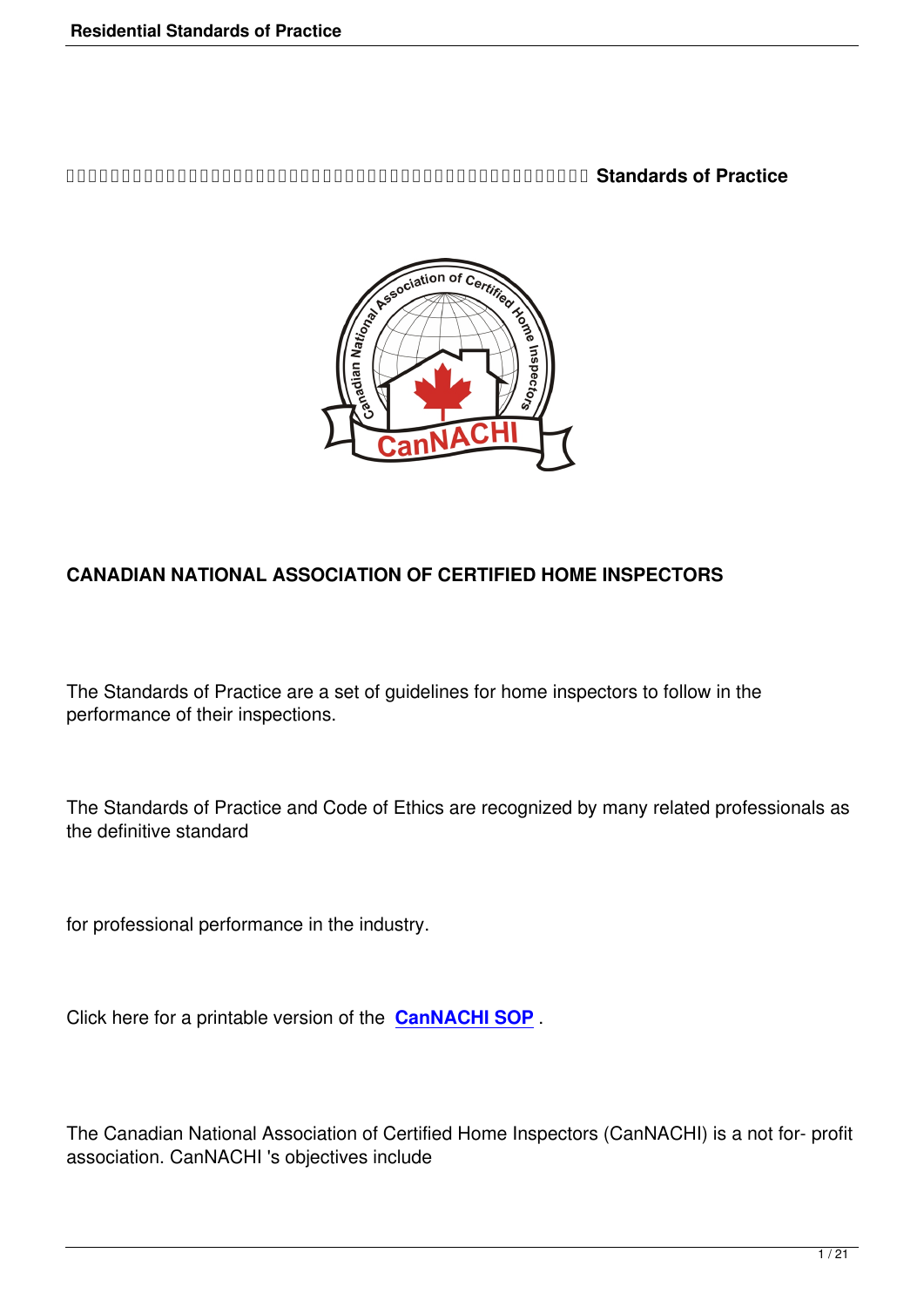promotion of excellence within the profession and continual improvement of inspection services to the public.

#### **(A) PURPOSE AND SCOPE**

.

 1. The purpose of these Standards of Practice is to establish a standard for private, fee-paid home inspectors who are members of CanNACHI. Home Inspections performed to these Standards of Practice are intended to provide the client with information regarding the condition of the systems and components of the home as inspected at the time of the Home Inspection.

 2. The Inspector shall inspect readily accessible and installed systems and components of homes listed in these Standards of Practice.

 3. The Inspector shall report on those systems and components inspected which, in the professional opinion of the inspector, are significantly deficient or are near the end of their service lives.

 4. The Inspector shall report a reason why, if not self-evident, the system or component is significantly deficient or near the end of its service life.

 5. The Inspector shall make recommendations (if he or she chooses to) to correct or monitor the reported deficiency.

 6. The Inspector shall report on any systems and components designated for inspection in these Standards of Practice which were present at the time of the Home Inspection but were not inspected and a reason they were not inspected.

7. These Standards of Practice are not intended to limit inspectors from:

 - including other inspection services, systems or components in addition to those required by these Standards of Practice.

- specifying repairs, provided the inspector is appropriately qualified and willing to do so.

- excluding systems and components from the inspection if requested by the client.

*The Inspector is required to: Observe and report on the systems and components herein. The Inspector is not*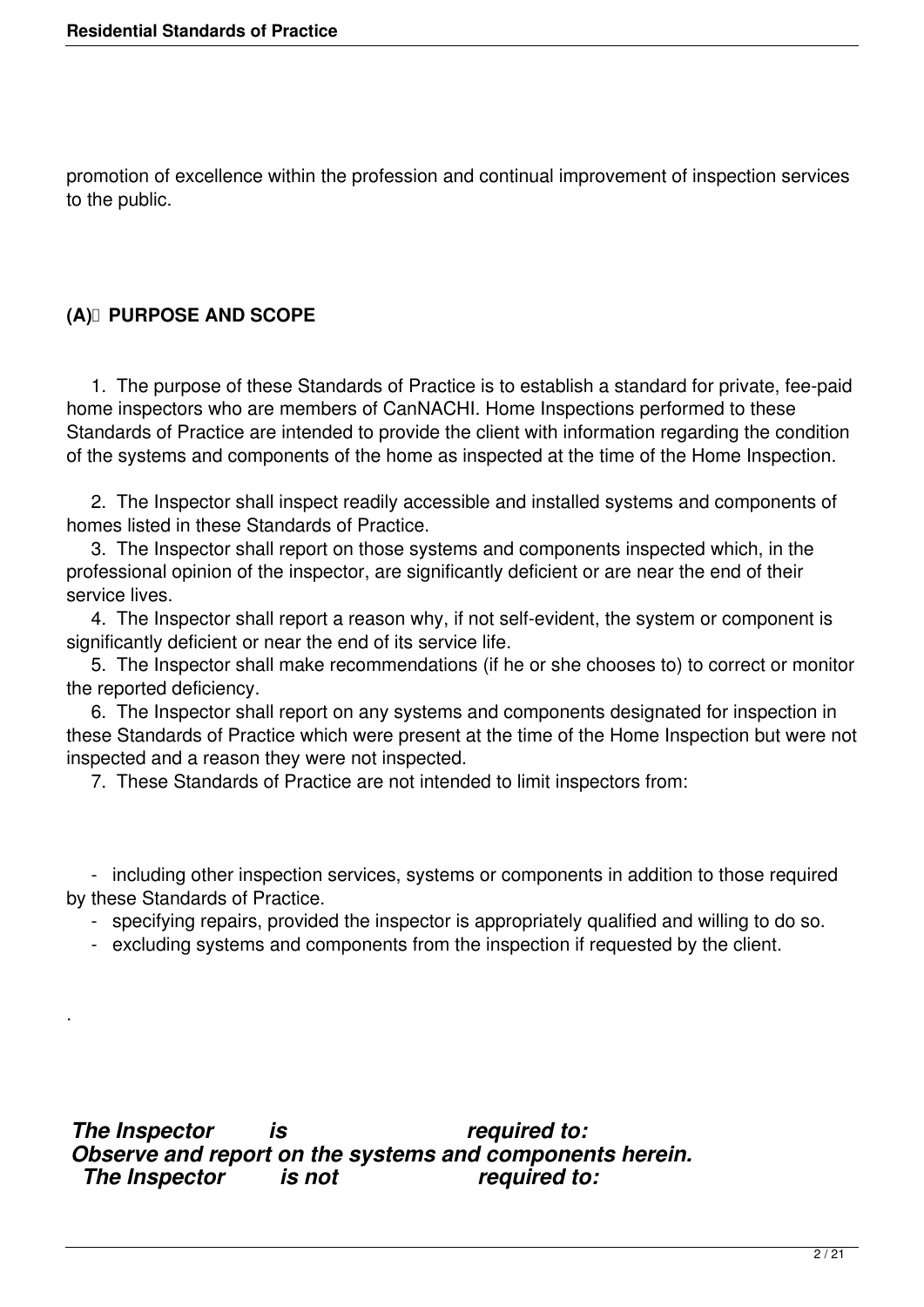*Observe and report on the systems and components herein.*

# **(B) ROOFING**

1. Roof covering materials.

8. Accessories that do not make up part of the roofing such as lightning arrestor systems, antennae, sol

- 2. Roof penetrations and flashings.
- 9. Predict the service life expectancy of the roof.
- 3. Chimneys
- 10. Inspect underground downspout diverter drainage pipes.
- 4. Skylights
- 11. Move or disturb insulation.
- 5. Roof drainage components including gutters and downspouts.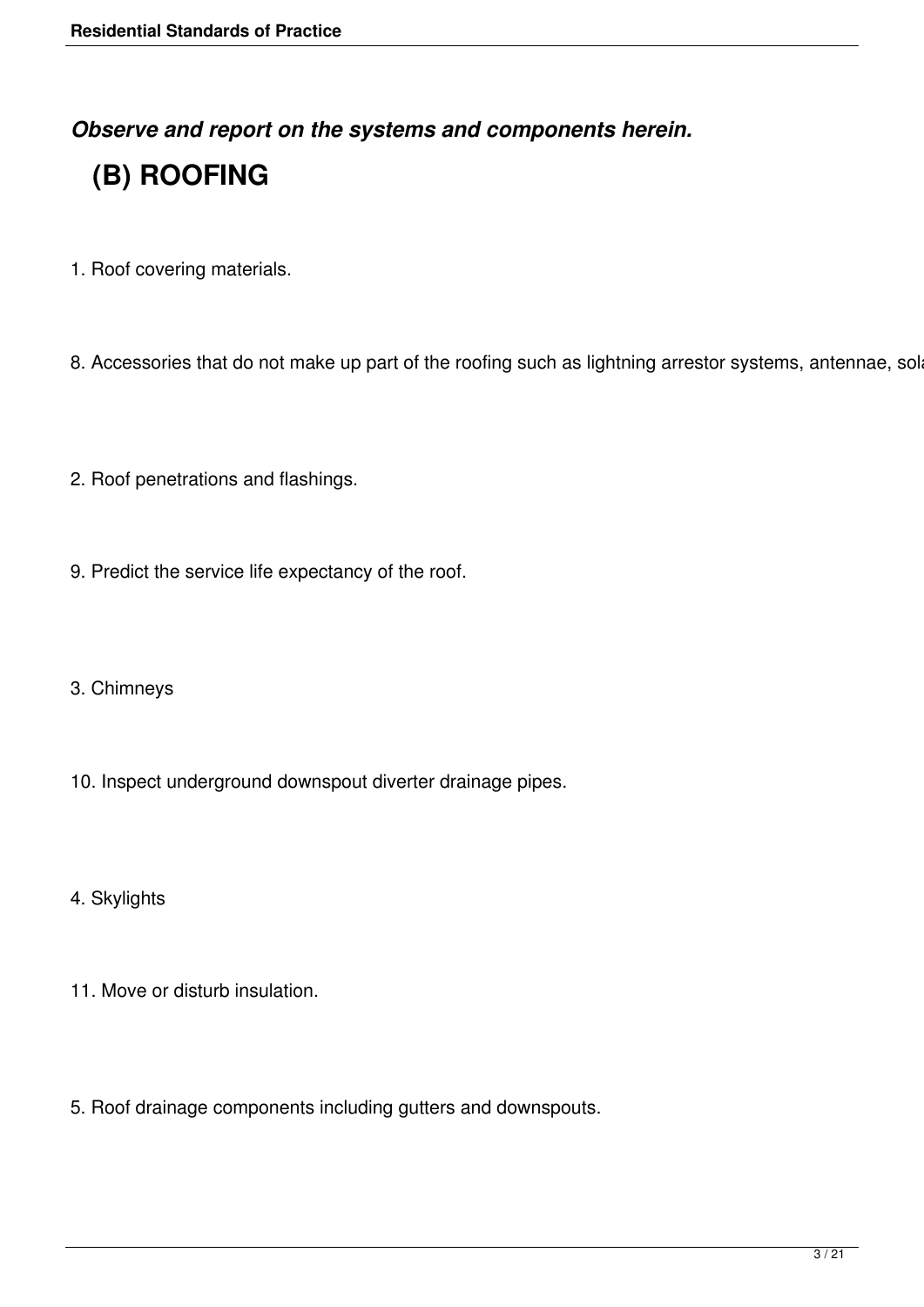12. Perform a water test

- 6. Evidence of water penetration.
- 13. Warrant or certify or guarantee the roof.

7. General structure of the roof from the readily accessible panels, doors or stairs or hatch

14. Walk on roofing where in judgement of the inspector could be dangerous or cause damage.

The Inspector is the *required to: Observe and report on the systems and components herein.*<br>The Inspector is not Department and the system of Department of the Inspector *The Inspector is not Observe and report on the systems and components herein.*

# **(C) EXTERIOR**

1. Exterior wall covering/surfaces, eaves and trim.

10. Geological, hydrological and/or ground and soil conditions.

2. Doors, windows, and flashings.

11. Yard fencing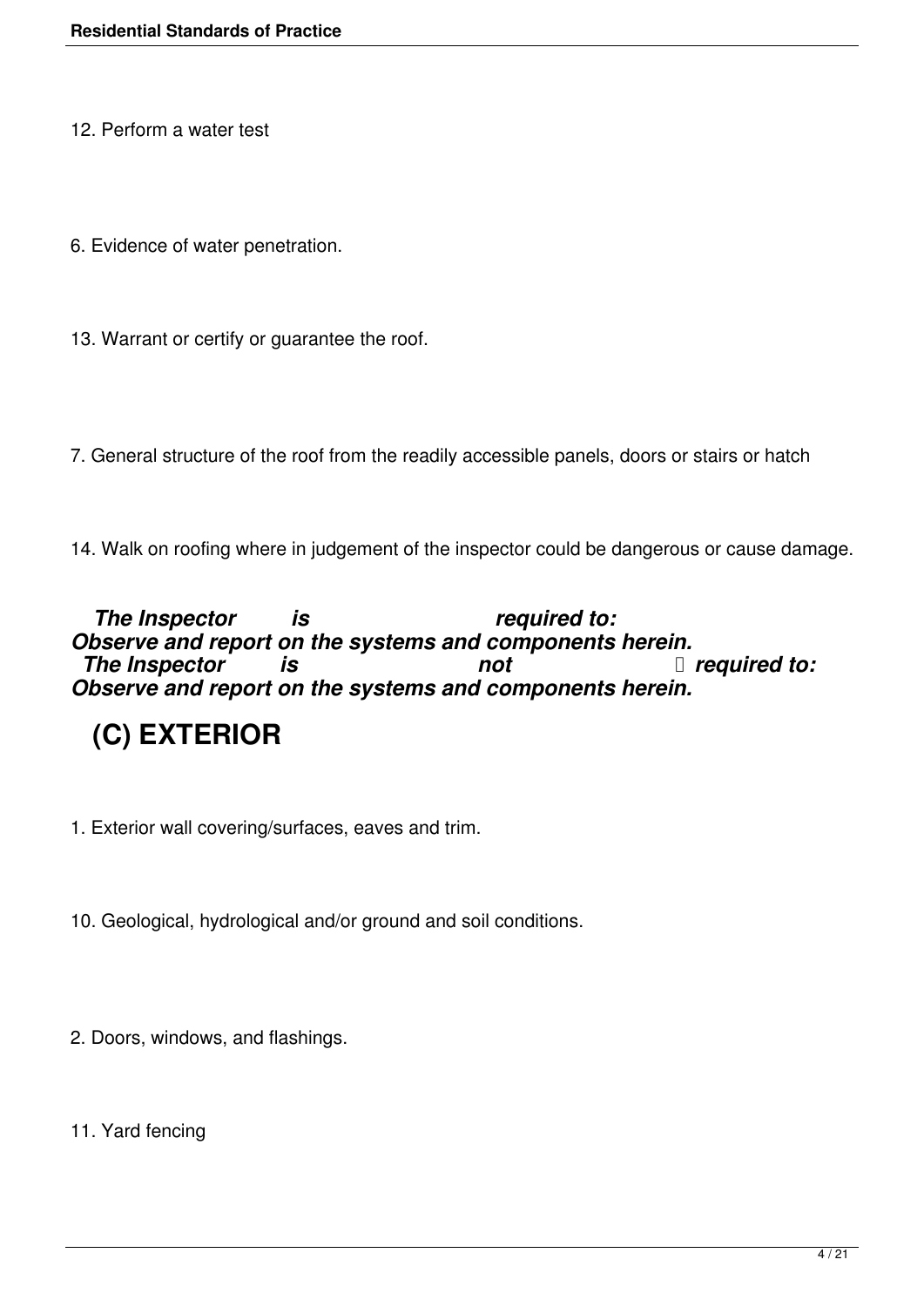- 3. Garages and carports that are attached to the main building.
- 12. Seasonal accessories such as removable storm windows, Storm doors, screens and shutters.
- 4. All exterior doors, decks, stoops, steps, stairs, porches, railings, eaves, soffits and fascias.
- 13. Storage sheds and other structures not part of the building.
- 5. Balconies including stairs, guards and railings.
- 14. Any items or facilities not directly related to the building structure, such as swimming pools, saunas,
- 6.Observe and report lot grading and vegetation as it affects the building.
- 15. Seawalls, break-walls and docks.
- 7. Retaining walls when these are likely to adversely affect the structure.
- 16. Playground equipment or recreation facilities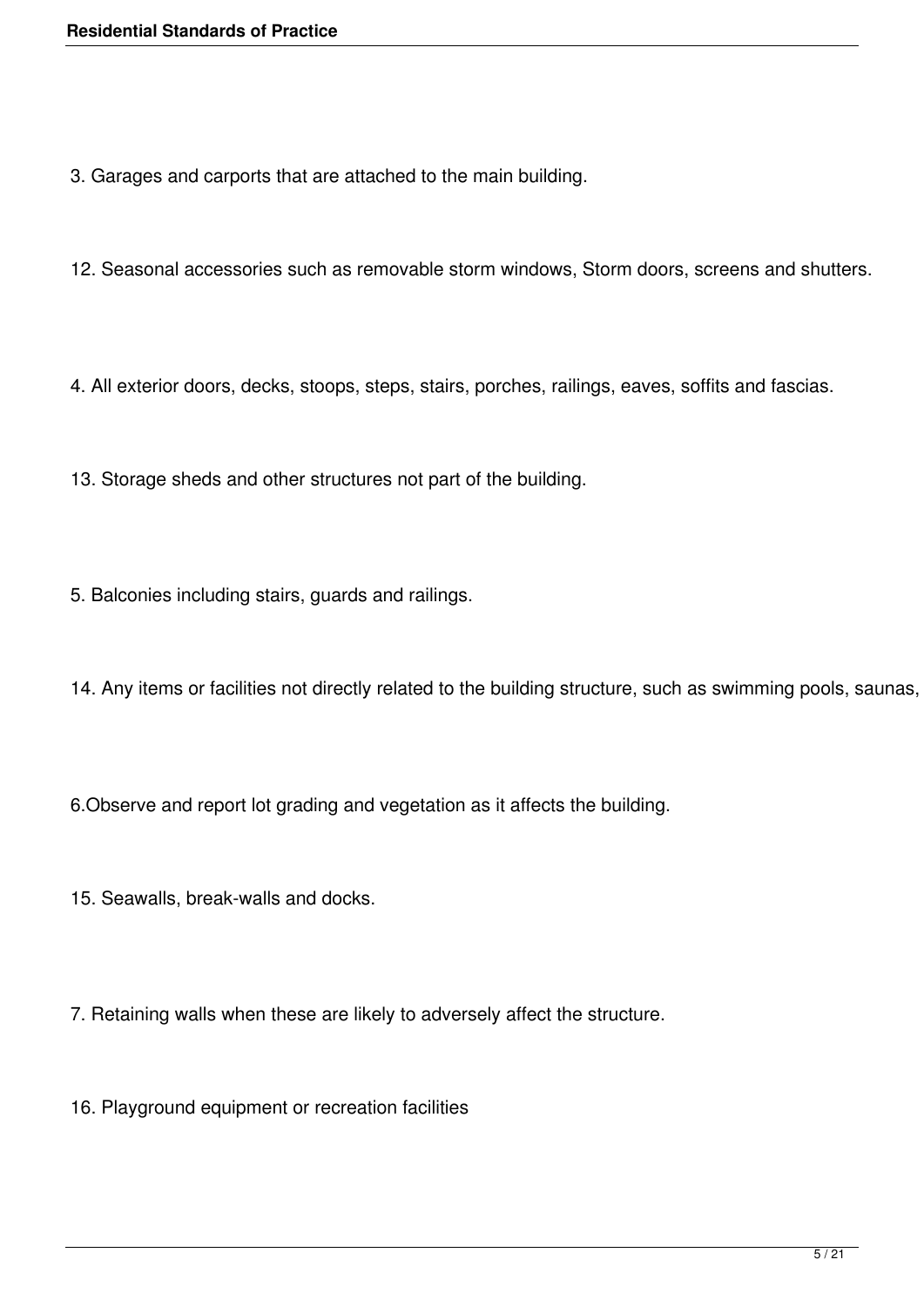8. Walkways and driveways on the building.

17. Erosion control and earth stabilization measures.

9. Test the operation of power operated garage door openers, including the stop and automatic reverse

18. Drain fields or dry-wells, septic systems or cesspools.

19. Water wells or springs.

20. Determine the integrity of the thermal window seals or damaged glass.

21. Verify or certify safe operation of any auto reverse or related safety function of a garage doors.

 *The Inspector is required to: Observe and report on the systems and components herein. The Inspector is not required to: Observe and report on the systems and components herein.*

# **(D) STRUCTURE**

1. Visible foundation walls.

10. Inspect areas that are not reasonably accessible or visible.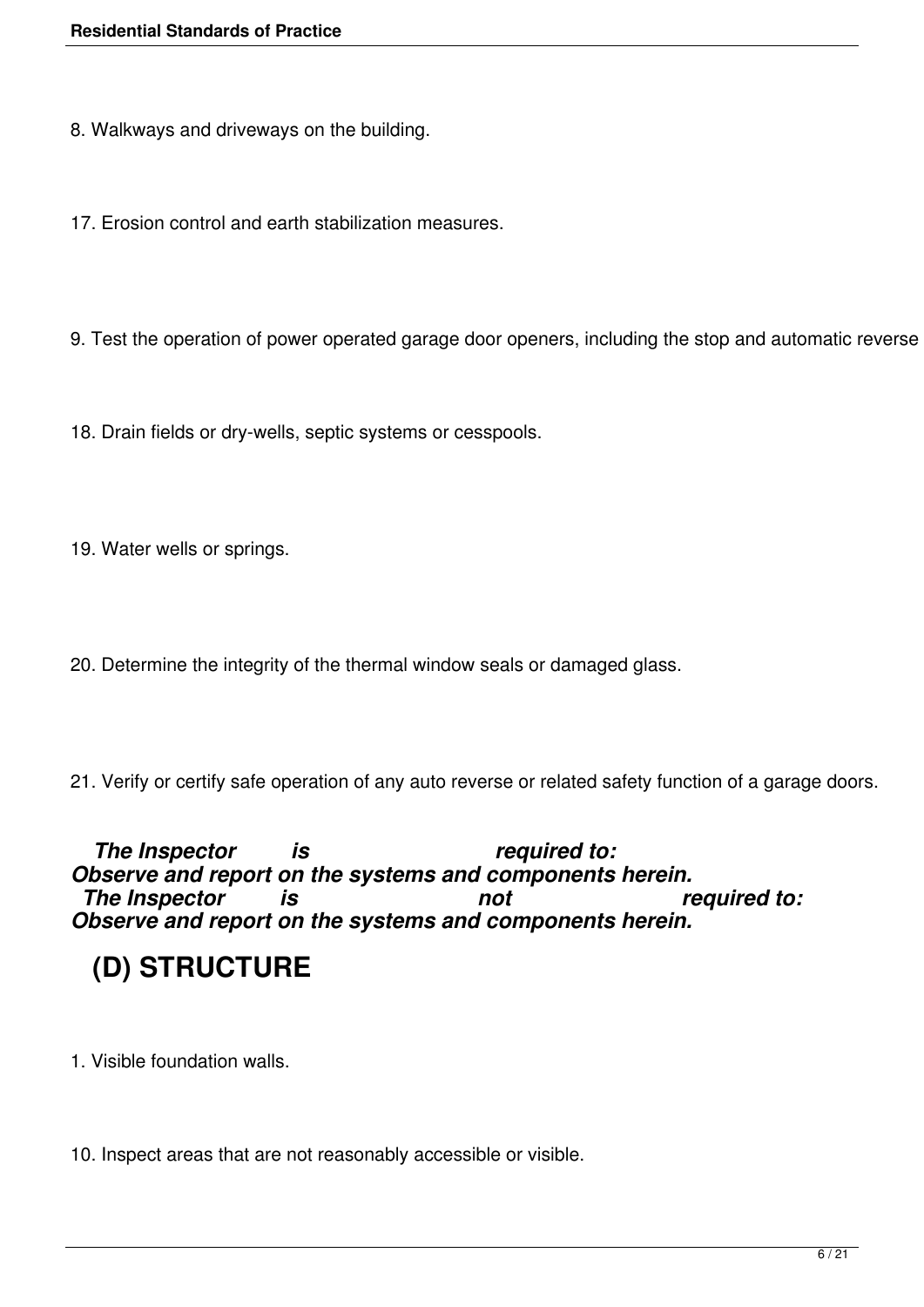- 2. Floors, columns, walls, roofs, attics.
- 11. Enter any crawlspaces that are not readily accessible or where entry could cause damage or pose a
- 3. Report any general indications of foundation movement observed by the inspector, such as but not lir
- 12. Move stored items or debris.
- 4. Report on any cutting, notching and boring of framing members which may present a structural or saf
- 13. Identify size, spacing, span, location or determine adequacy of foundation bolting, bracing, joists, joi

5. Chimneys.

- 14. Provide any engineering or architectural service.
- 6. Wood in contact or near soil.
- 15. Report on the adequacy of any structural system or component.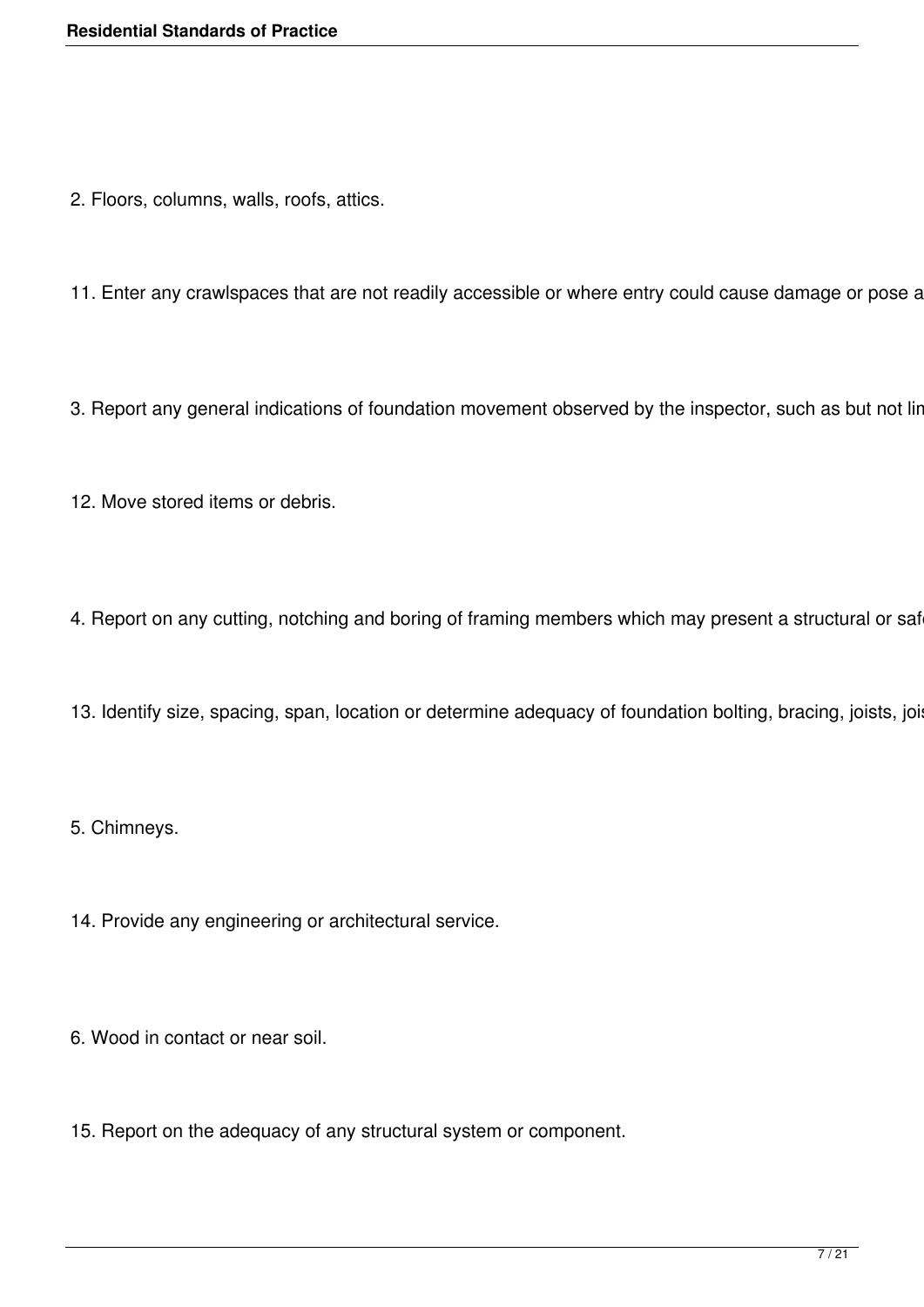7. Crawl spaces, basements.

8. Observe and report any evidence of water penetration and condensation.

9. Observe and report on any Evidence of deterioration from insects, rot, or fire.

The Inspector is the required to: *Observe and report on the systems and components herein. The Inspector is not required to: Observe and report on the systems and components herein.*

### **(E) INSULATION & VENTILATION**

- 1. Insulation and vapour barriers in accessible attics, crawl spaces and unfinished basements.
- 5. Concealed insulation and vapour barrier systems.
- 2. Ventilation of attics and unheated crawl spaces.
- 6. Inspect areas that are not reasonably accessible or visible.

3. Report on the general absence or lack of insulation in unfinished and reasonably accessible or visible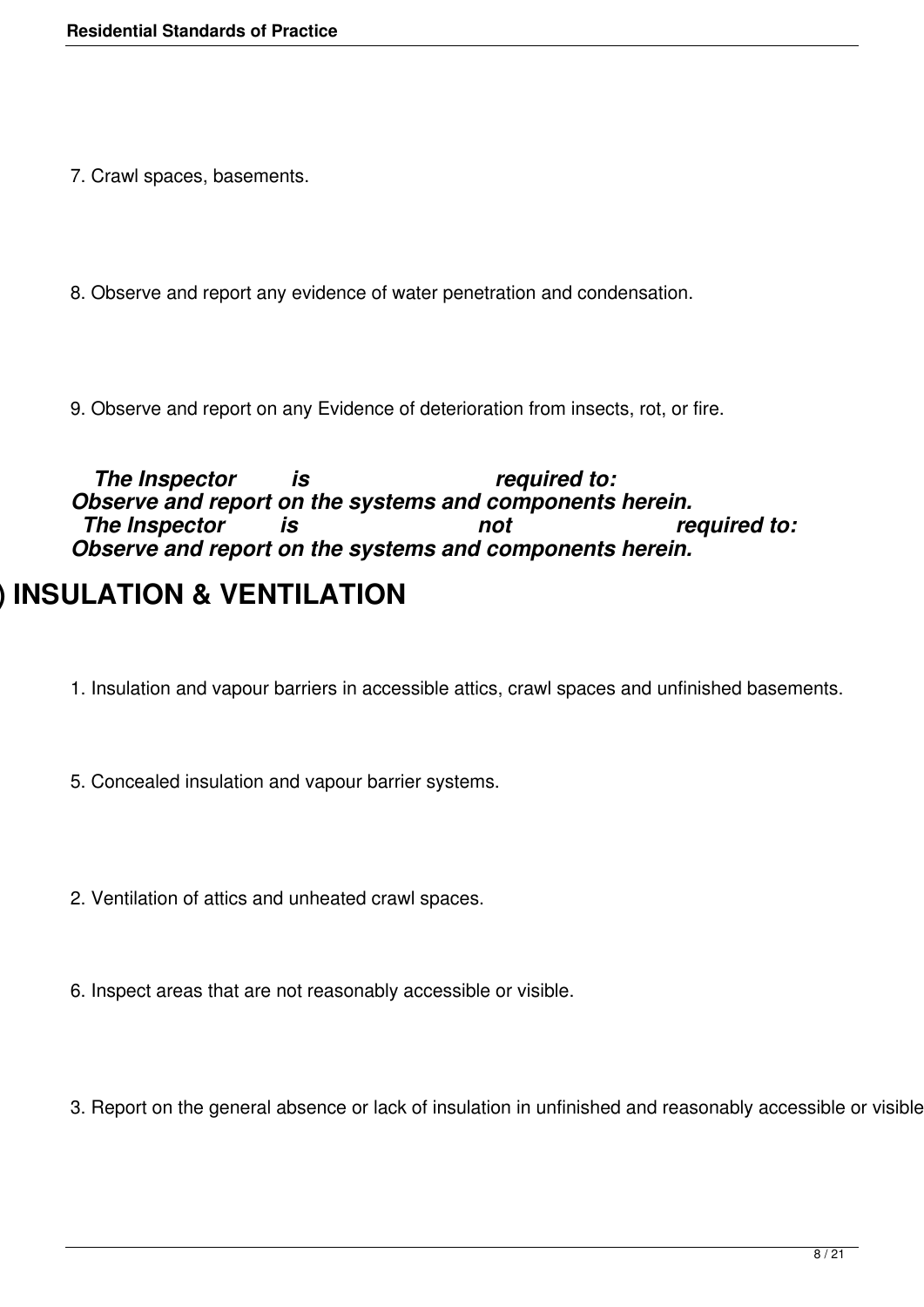7. Move, touch, or disturb insulation or vapour barriers.

4. Operate exhaust fan ventilation systems. ie: kitchen and bathroom vents.

8. Identify the composition or exact R-value of insulation material.

9. Determine the types of materials used in insulation or wrapping of pipes, ducts, jackets, boilers, and v

10. Determine the adequacy of ventilation.

#### The Inspector is the *required to: Observe and report on the systems and components herein. The Inspector is not Observe and report on the systems and components herein.*

# **( F) ELECTRICAL**

1. Service entrance cable and location and integrity of the insulation, drip loop, or separation of conducte

14. Insert any tool, probe or device into the main panel board sub-panels, distribution panel boards, or e

2. Main service panel, auxiliary panels and location.

15. Secondary wiring systems such as low voltage wiring, telephone wiring, cable television wiring, etc.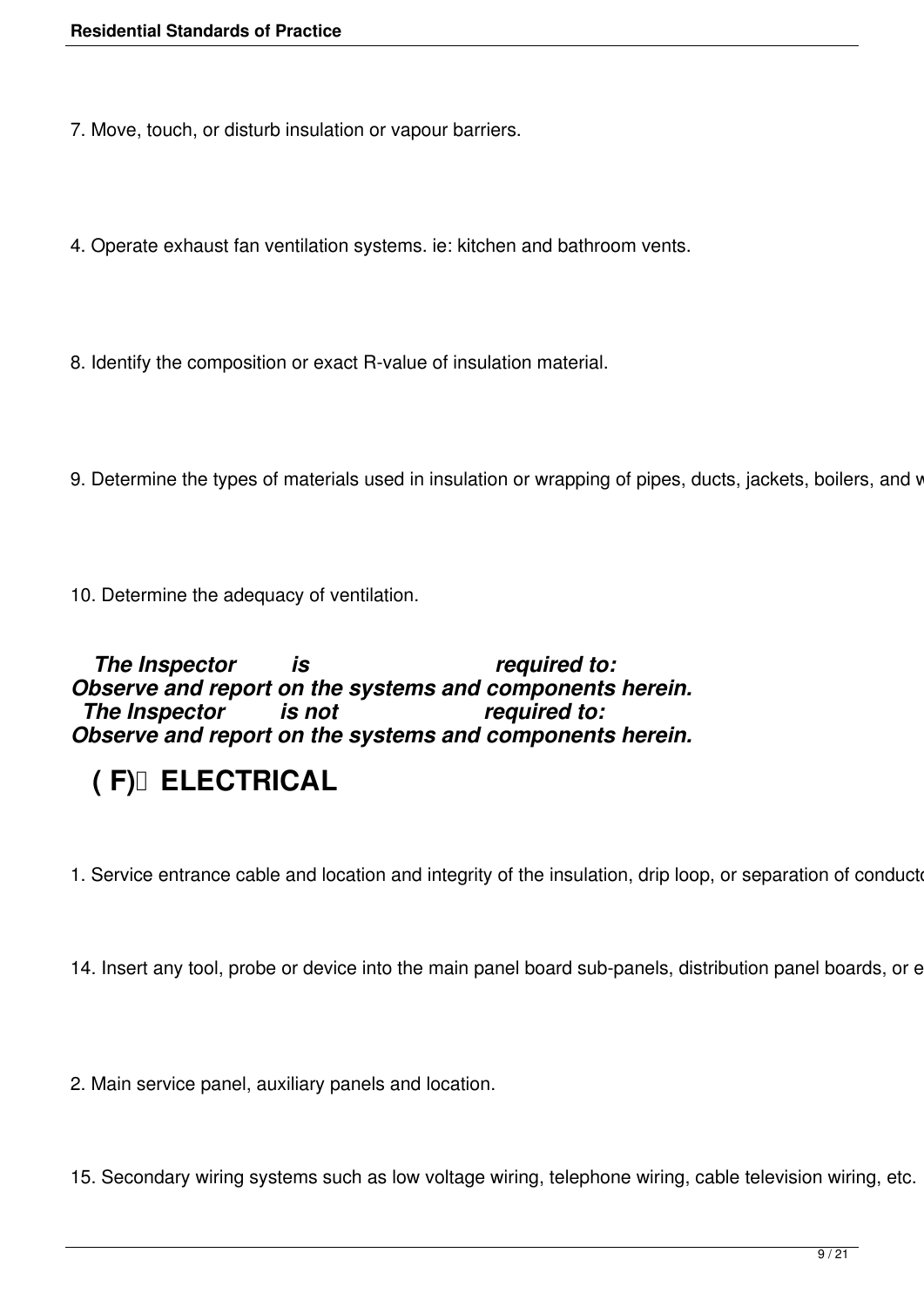3. Test all ground fault circuit interrupter (GFCI) receptacles and GFCI circuit breakers observed and de

16. Any components not related to the primary electrical systems such as security systems, swimming p

4. Panel ovecurrent protection and system grounding.

17. Inspect private or emergency electrical supply sources, including but not limited to generators, windr

5. Branch circuit wiring and related over current protection.

- 18. Provide or remove power for equipment.
- 6. Report on any unused circuit breaker panel openings that are not filled.
- 19. Inspect or test de-icing equipment.
- 7. Amperage ratings of the main service panel and accessible sub panels.
- 20. Conduct voltage drop calculations.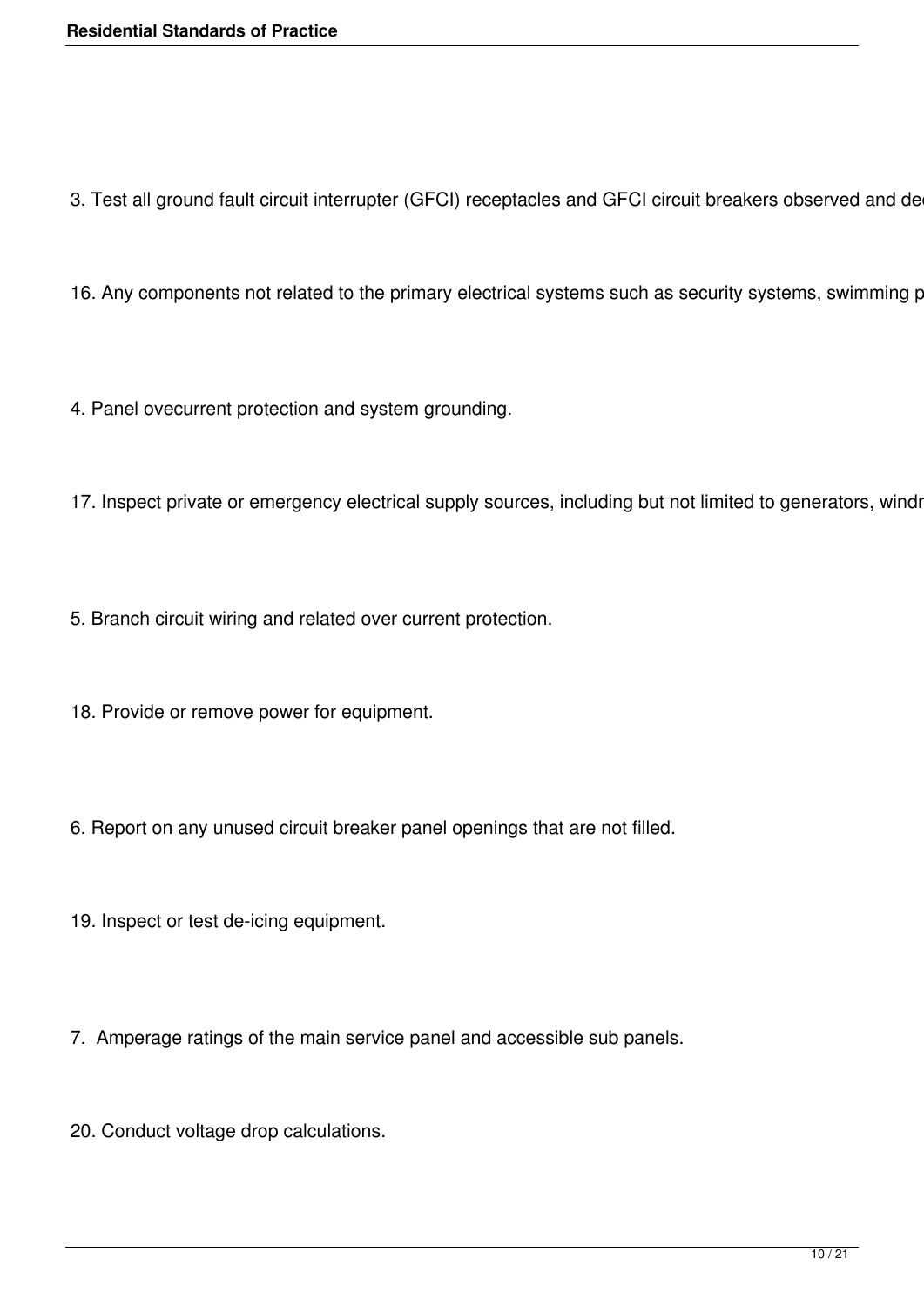8. A representative number of switches, receptacles, lighting fixtures, AFCI receptacles.

- 21. Determine the accuracy of circuit labeling.
- 9. Test all accessible Ground Fault Circuit Interrupter (GFCI) receptacles and GFCI circuit breakers obs
- 22. Verify or certify the service ground.
- 10. Outlets noted above are to be checked for polarity and grounding.
- 24. Test the operation of smoke detectors
- 11. All exterior outlets and those within 1.5 meters of plumbing fixtures will be checked for polarity, groun
- 25. Dismantle, remove, adjust or perform any task on any electrical equipment that would require a qual
- 12. Report the presence or absence of smoke detectors.
- 26. Insert or remove fuses, or operate circuit breakers.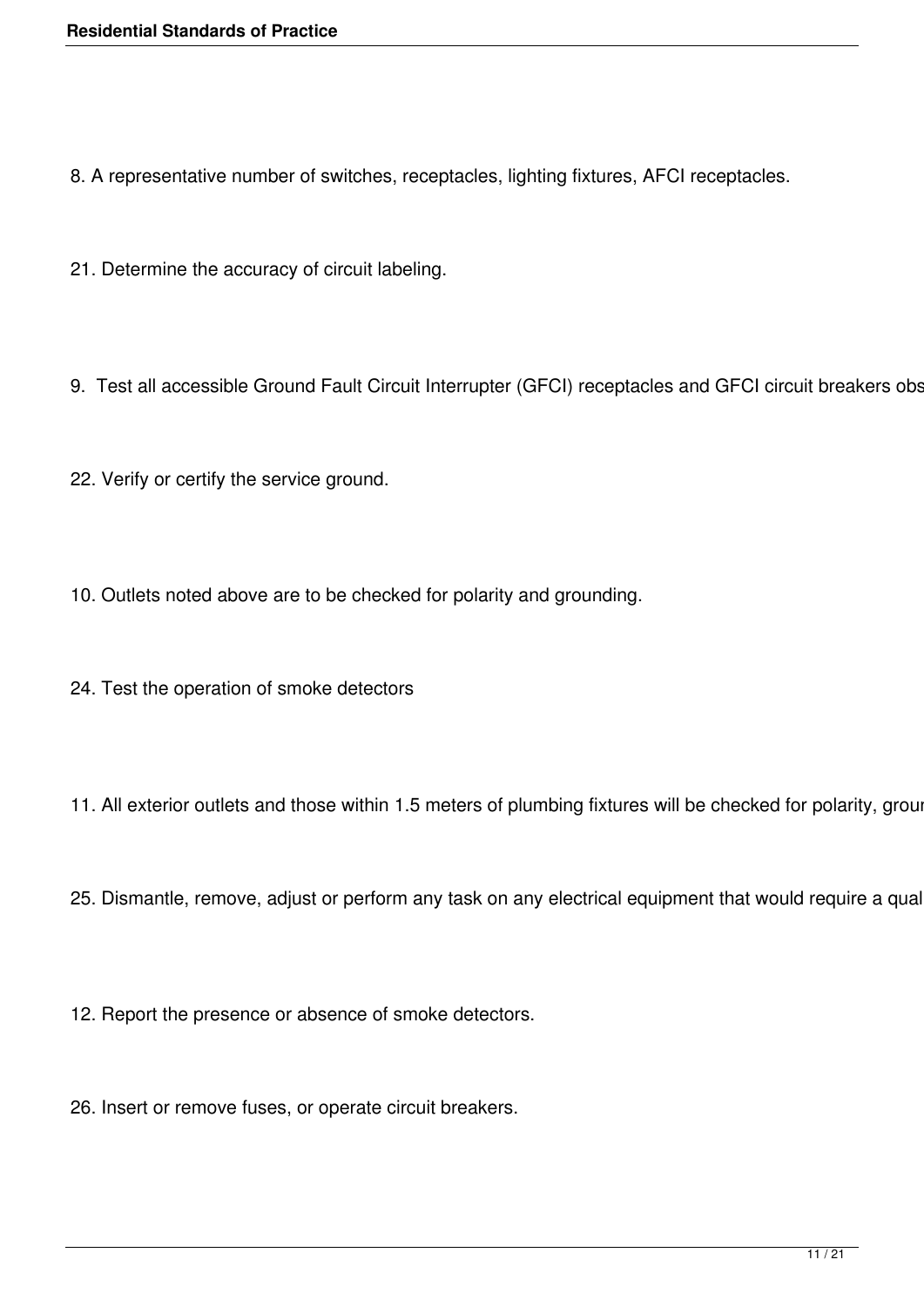13. Report the presence of solid conductor aluminum branch circuit wiring if readily visible.

 *The Inspector is required to: Observe and report on the systems and components herein. The Inspector is NOT required to: Observe and report on the systems and components herein.*

### **(G) PERMANENTLY INSTALLED HEATING AND COOLING SYS**

- 1. The heating systems using normal operating controls and describe the energy source and heating me
- 12. Inspect or evaluate interiors of flues or chimneys, fire chambers, heat exchangers, humidifiers, dehu
- 2. Furnace and distribution system, including fans, ducts, dampers, supports, filters, insulation, and register
- 13. Determine the uniformity, temperature, flow, balance, distribution, size, capacity, adequacy, BTU, or
- 3. Boilers and distribution system including pumps, piping, valves, supports, insulation, radiators and convectors.
- 14. Any portable heating/cooling, humidifying, dehumidifying or air cleaning equipment.
- 4. Flue piping, vents, and chimneys.
- 15. Activate any HVAC systems when ambient temperatures or when other circumstances are not cond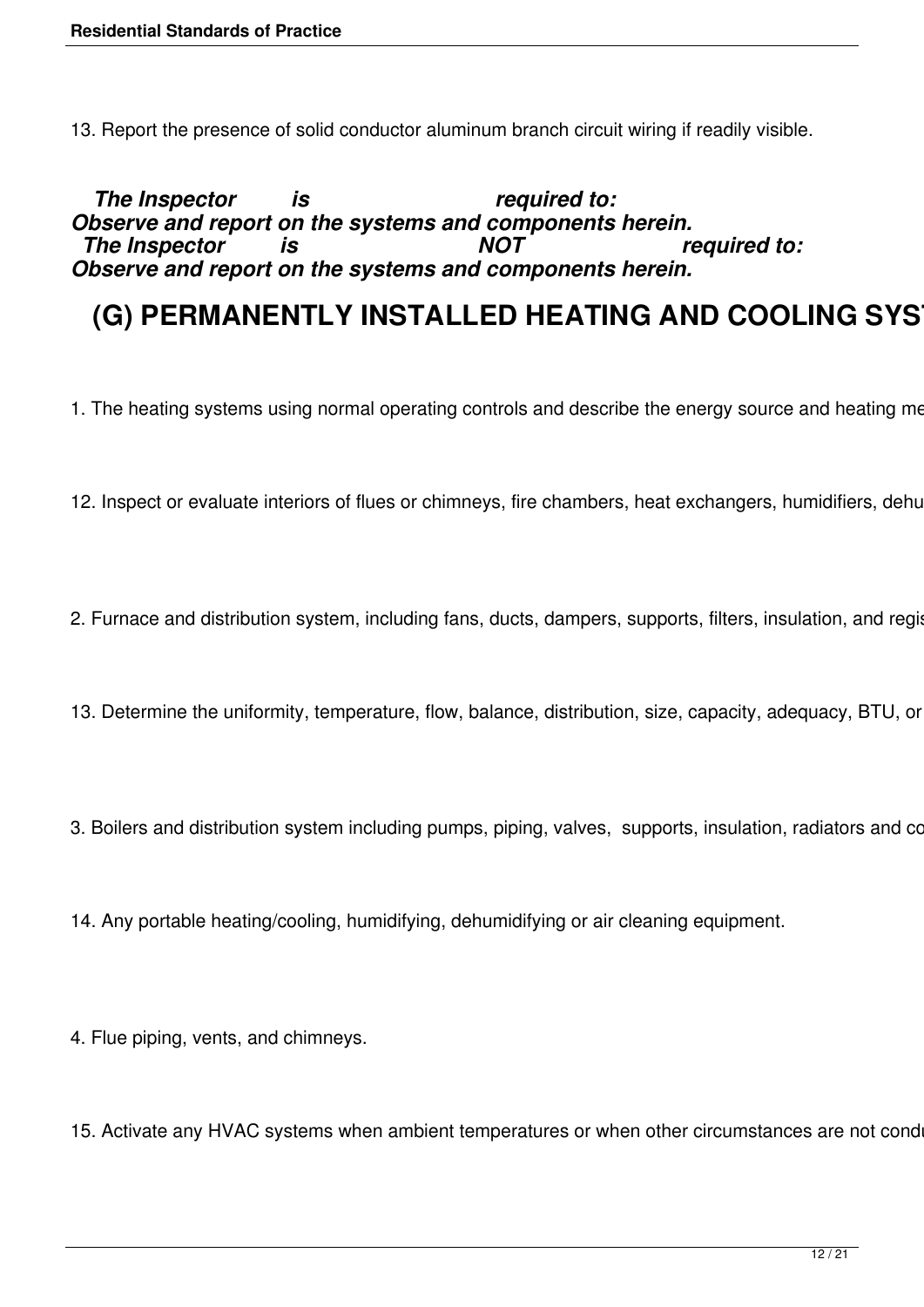- 5. Heat recovery ventilator.
- 16. Evaluate fuel quality.
- 6. Interior fuel storage equipment supply piping, venting, supports, and evidence of leakage.
- 17. Verify thermostat calibration, heat anticipation or automatic setbacks, timers, programs or clocks.
- 7. Cooling equipment and distribution system including fans, ducts, dampers, supports, filters, insulation
- 18. Examine electrical current, coolant fluids or gases, or coolant leakage.
- 8. The presence of a designated shut off switch and a fuel shut off valve.
- 19. Dismantle, remove, adjust or perform any function on any heating or cooling equipment that would re
- 9. The presence of a heat source in each room.
- 20. Light or ignite pilot flames.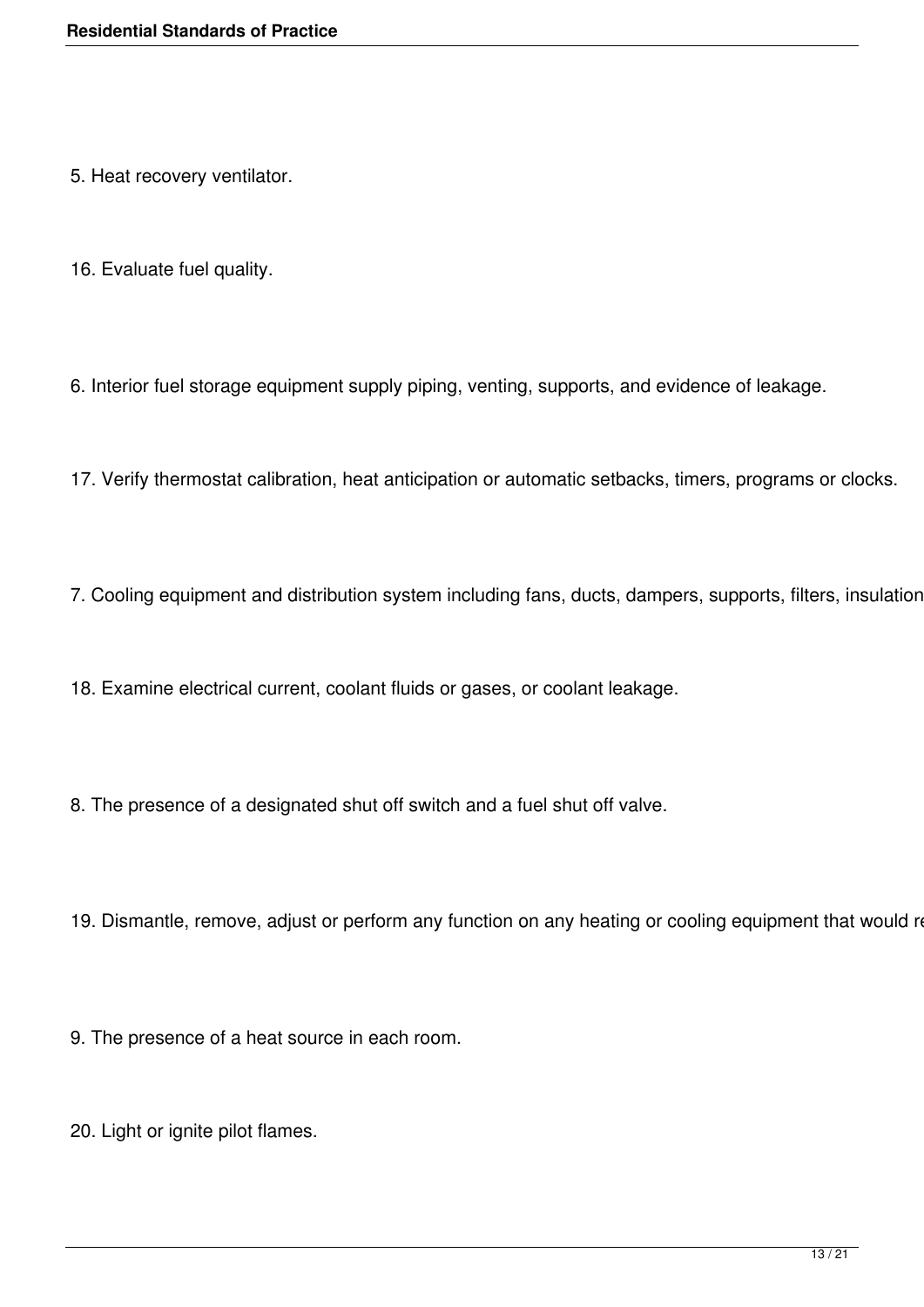10.Test system using the thermostat or other similar standard operating controls.

21. Change settings or conditions on equipment excluding thermostats.

11. Readily accessible and removable panel covers designed for homeowner access may be removed f

 *The Inspector is required to: Observe and report on the systems and components herein. The Inspector is NOT required to: Observe and report on the systems and components herein.*

### **(H) PLUMBING**

- 1. Verify the presence of and identify the location of the main water shutoff valve.
- 14. Ignite or extinguish fires, pilot lights, change settings or conditions on equipment.
- 2. Water supply piping into house and within house, pipe supports and insulation.
- 15. Determine the exact flow rate, volume, pressure, temperature, or adequacy of the water supply.

3. Drain, waste, and vent piping, pipe supports and insulation.

16. Inspect interiors of flues or chimneys, water softening or filtering systems, well pumps, tanks, safety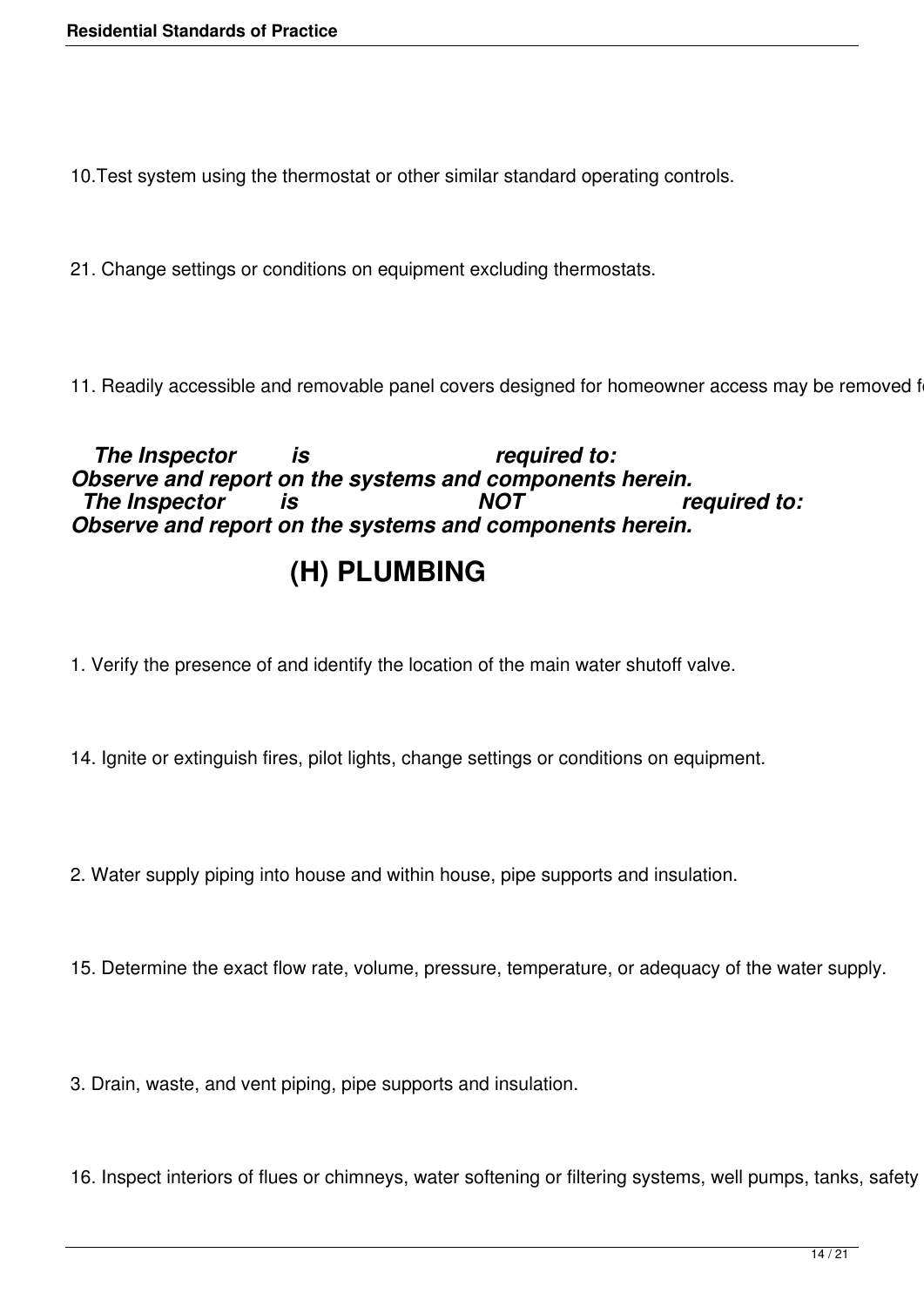4. Inspect the water heating equipment, including combustion air, venting, connections, energy sources,

17. Operate any valves other than those used on a regular or daily basis.

5. Inspect the drainage sumps and test pumps with accessible flloats.

18. Determine the water quality or potability or the reliability of the water supply or source.

6. Presence of cross-connections that could contaminate the potable water.

19. Foundation drainage system and yard piping.

7. Water volume and pressure should be tested by opening the faucets to obtain a reasonable flow of or

20. Inspect clothes washing machines or their connections.

8. Water drainage should be tested by draining one or more fixtures simultaneously, and at various loca

21. Test shower pans, tub and shower surrounds or enclosures for leakage.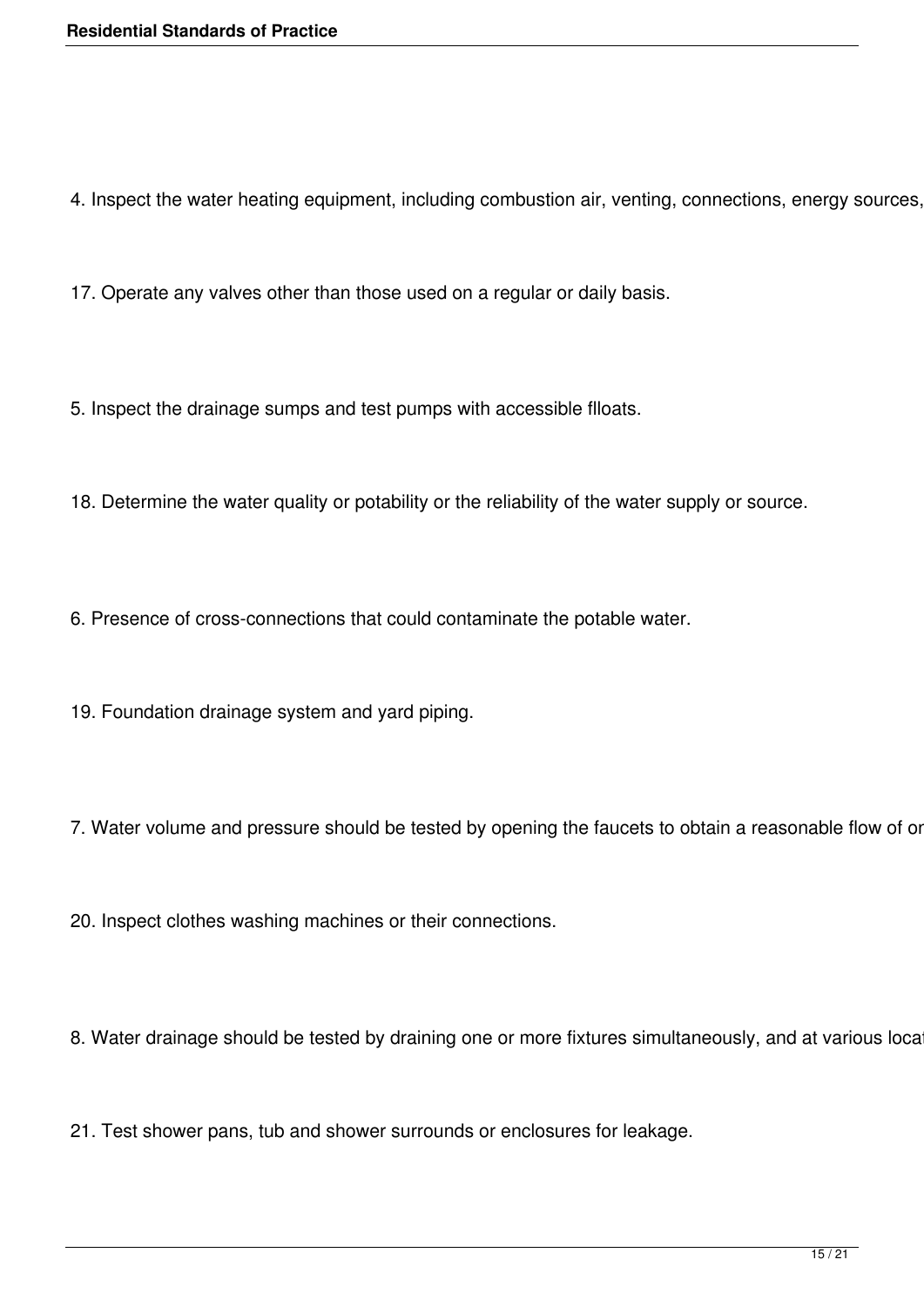9. Test the water supply by operating valves and faucets.

22. Evaluate the compliance with local conservation or energy standards, or the proper design or sizing

10. Leaks in the piping systems.

23. Determine the effectiveness of anti-siphon, back-flow prevention or drain-stop devices.

11. Determine if the water supply is public or private.

24. Determine whether there are sufficient clean-outs for effective cleaning of drains.

12. Inspect and report on the general conditon of toilets, proper mounted on the floor, leak,s and genera

25. Evaluate gas, liquid propane or oil storage tanks.

13. Determine the presence and location of accessible clean-outs for the drain/waste/vent piping.

26. Inspect any private sewage waste disposal or septic system or component there of.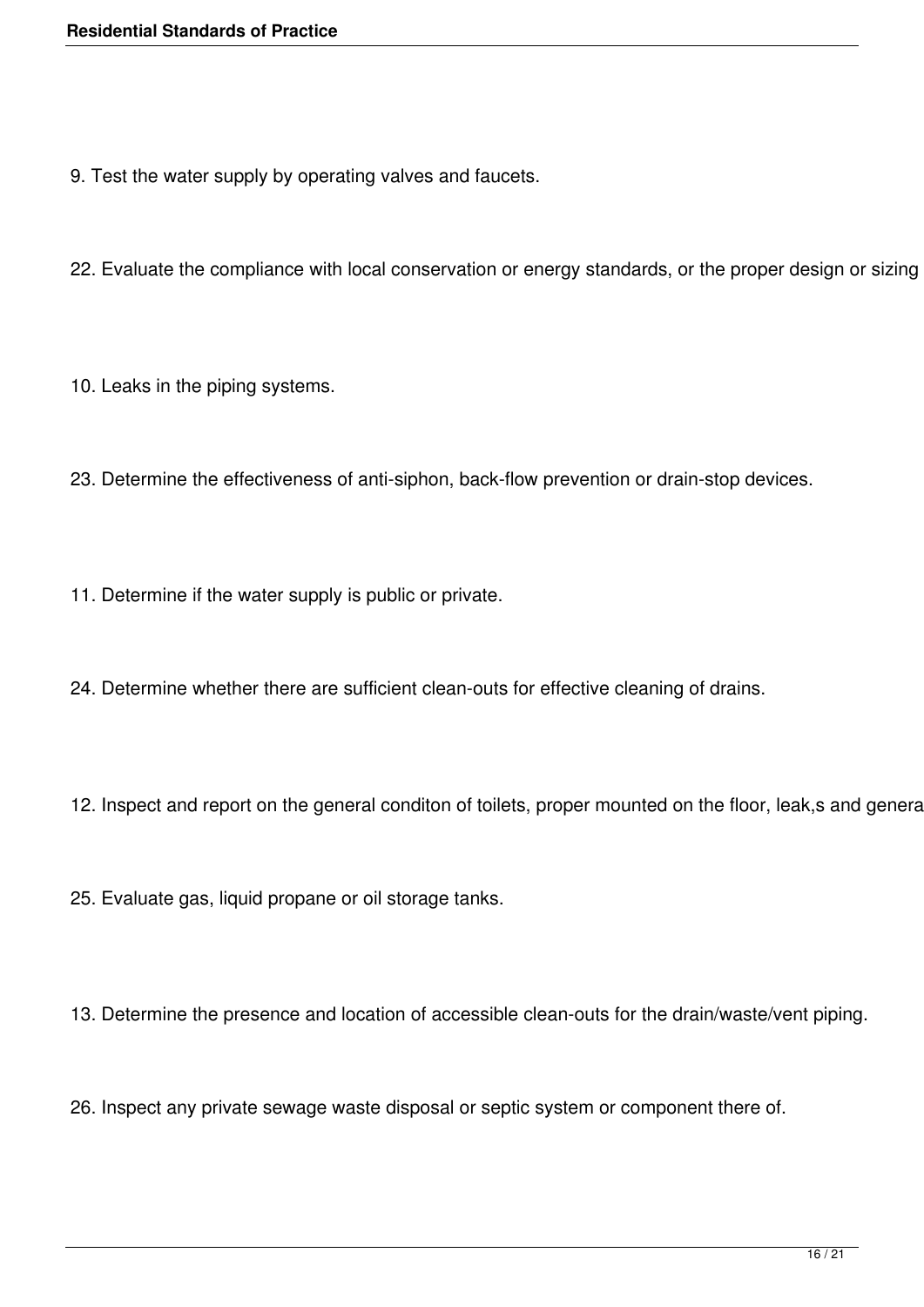27. Inspect water treatment systems or water filters.

28. Inspect water storage tanks, pressure pumps or bladder tanks.

29. Evaluate wait time to obtain hot water at fixtures, or perform testing of any kind to water heater elem

30. Test, operate, open or close safety controls, manual stop valves and/or temperature or pressure reli

31. Determine the existence or condition of polybutylene plumbing.

32. Dismantle, remove, adjust or perform any function on any plumbing equipment that would require a

#### The Inspector is the required to: *Observe and report on the systems and components herein. The Inspector is NOT required to: Observe and report on the systems and components herein.*

### **( I) INTERIORS**

1. Floors, walls, ceilings and trim.

8. Treatments such as paint, wallpaper, carpeting, blinds, drapes, and other similar treatments.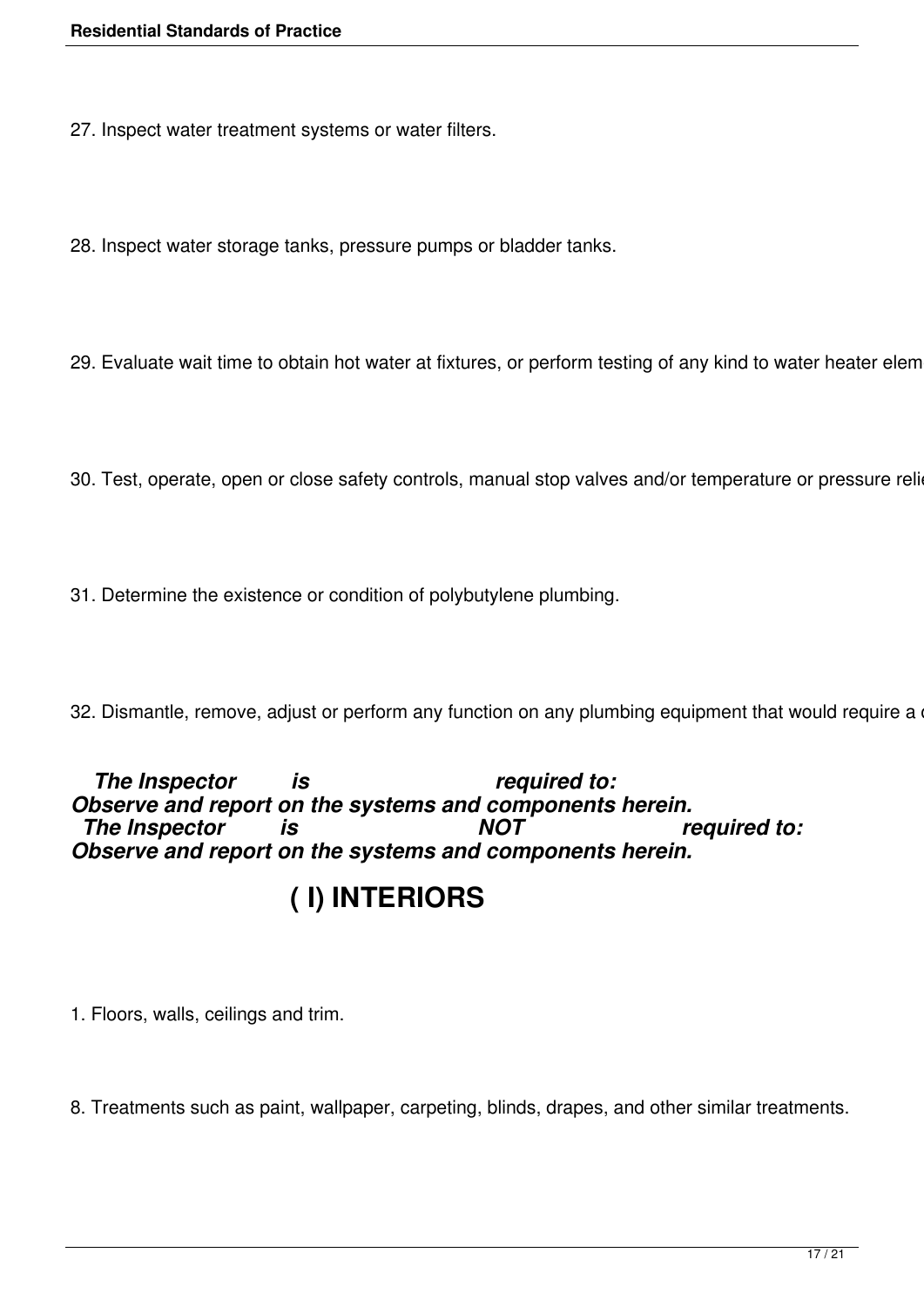- 2. Fire separating walls and party walls.
- 9. Kitchen, bathroom, and laundry appliances.
- 3. Stairs, guards and railings.
- 10. Observe fireplace insert installation.
- 4. Observe condition of permanently installed counters and cabinets.
- 11. Any items or facilities not directly related to the interior systems and components such as swimming
- 5. Evidence of water penetration and condensation.
- 12. Move furniture, stored items, or any coverings like carpets or rugs in order to inspect the concealed
- 6. The presence or absence of smoke detectors.
- 13. Move drop / suspended ceiling tiles.

7 Randomly select and operate where reasonably accessible a representative number of doors and win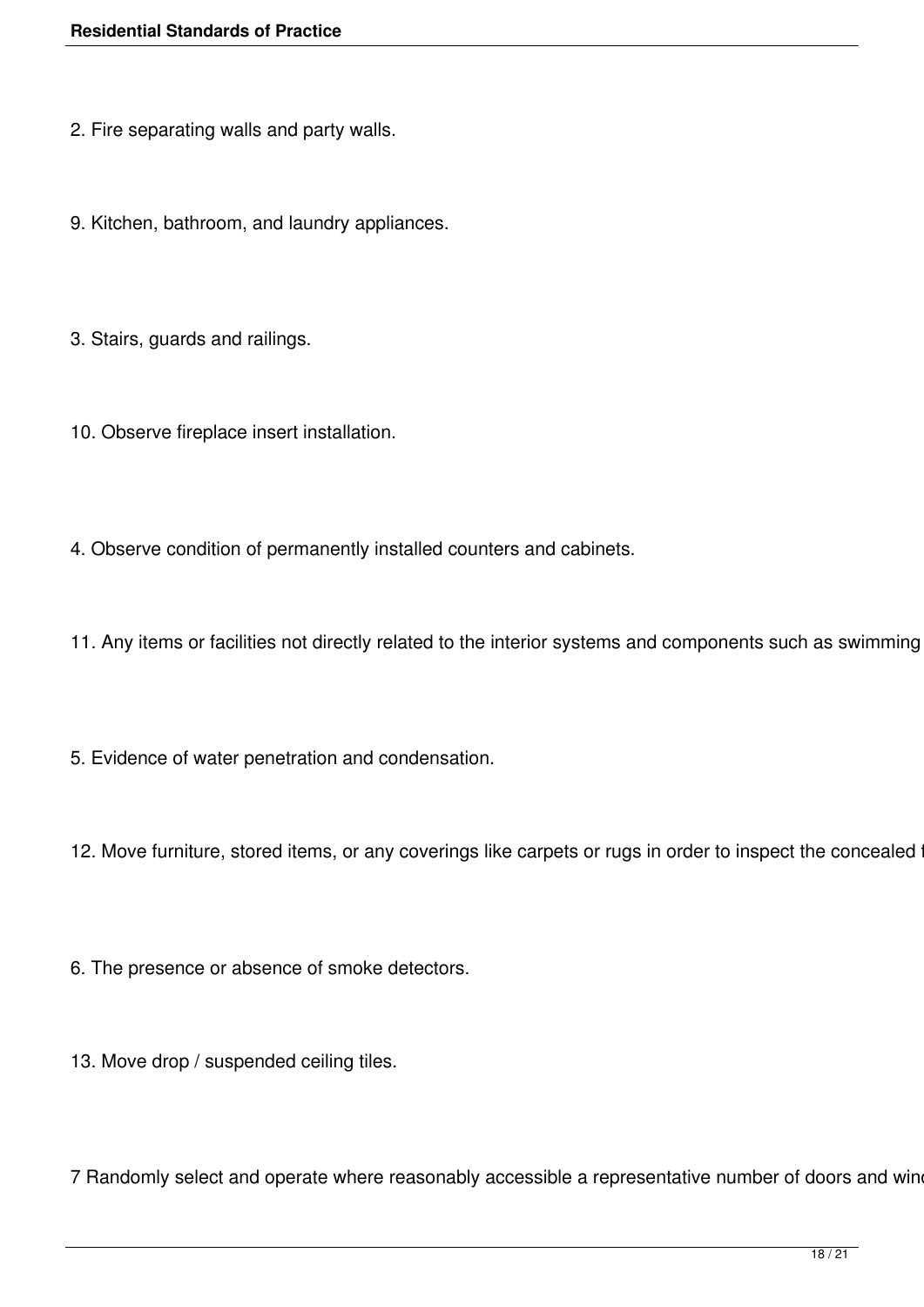14. Operate or examine any sauna, steam-jenny, kiln, toaster, plug-in kitchen appliances, or other ancill

- 15. Inspect elevators, remote controls, appliances, or any items not permanently installed.
- 16. Examine or operate any above-ground, movable, freestanding, or non-permanently installed pool/sp
- 17. Test the operation of smoke detectors.
- 18. Solid Fuel burning appliances including wood burning fireplaces and wood stoves.

### **( J) GENERAL LIMITATIONS AND EXCLUSIONS**

A. General limitations:

 1. Inspections performed in accordance with these Standards of Practice are not technically exhaustive.

2. will not identify concealed conditions or latent defects.

 3. These Standards of Practice are applicable to buildings with four or fewer dwelling units and their attached garages or carports.

B. General exclusions: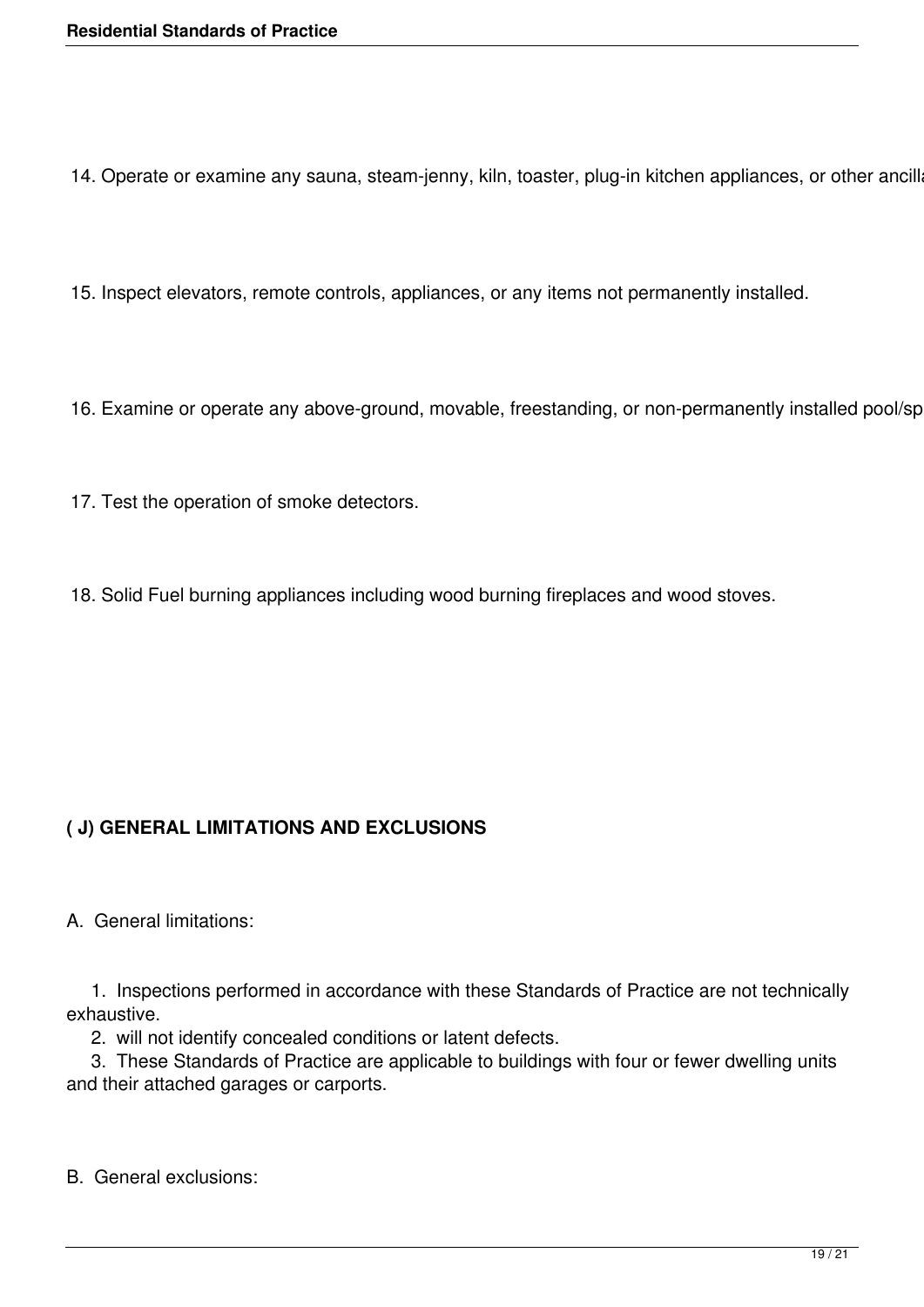1. The inspector is not required to perform any action or make any determination unless specifically stated in these Standards of Practice, except as may be required by lawful authority.

- Inspectors are NOT required to **determine**:
- 1. the condition of systems or components which are not readily accessible.
- 2. the remaining life of any system or component.
- 3. the strength, adequacy, effectiveness, or efficiency of any system or component.
- 4. the causes of any condition or deficiency.
- 5. the methods, materials, or costs of corrections.
- 6. future conditions including, but not limited to, failure of systems and components.
- 7. the suitability of the property for any specialized use.
- 8. compliance with regulatory requirements (codes, regulations, laws, ordinances, etc.).
- 9. the market value of the property or its marketability.
- 10. the advisability of the purchase of the property.

 11. the presence of potentially hazardous plants or animals including, but not limited to wood destroying organisms or diseases harmful to humans.

 12. the presence of any environmental hazards including, but not limited to toxins, carcinogens, noise, and contaminants in soil, water, and air.

 13. the effectiveness of any system installed or methods utilized to control or remove suspected hazardous substances.

- 14. the operating costs of systems or components.
- 15. the acoustical properties of any system or component.
- C. Inspectors are NOT required to **offer**:
	- 1. or perform any act or service contrary to law
	- 2. or perform engineering services.
	- 3. or perform work in any trade or any professional service other than home inspection.
	- 4. warranties or guarantees of any kind.
- D. Inspectors are NOT required to **operate**:
	- 1. any system or component which is shut down or otherwise inoperable.
	- 2. any system or component which does not respond to normal operating controls.